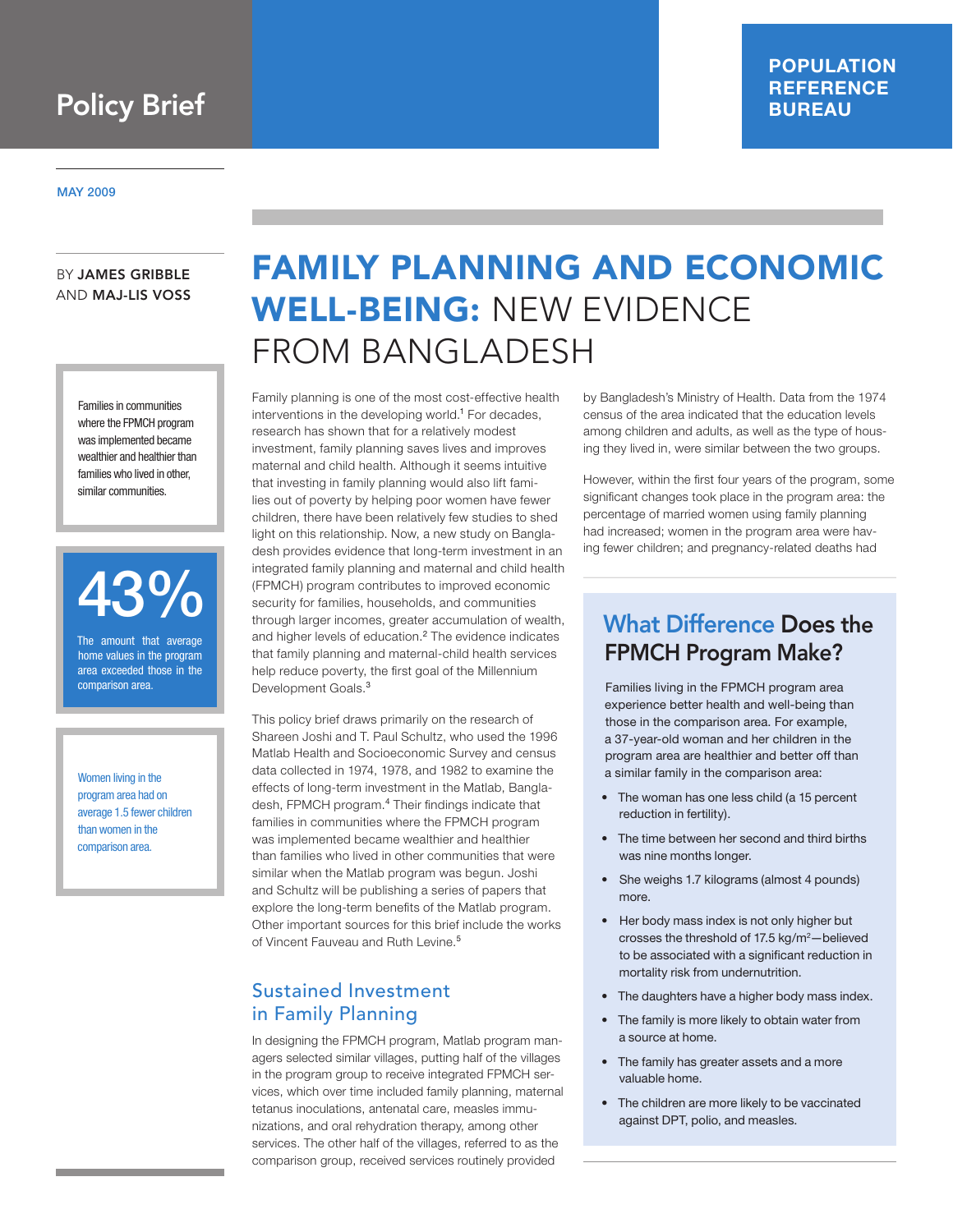dropped. By the time the 1996 survey was conducted, women ages 45 to 49 living in the program area had on average 1.5 fewer children than similar women in the comparison area. These reductions in fertility and improvements in health confirmed what research was showing elsewhere about the benefits of family planning.

But the FPMCH program also contributed to unexpected results that improved community and household well-being: higher incomes, higher valued homes, greater savings and assets, higher educational achievement, and greater access to water, in addition to better health (see box on page 1). Overall, according to the 1996 survey, the program villages were significantly better off. The results suggest that with fewer children, families have higher incomes and more savings, helping them attain a higher quality of life.

#### Table 1

#### Households and Women in the FPMCH Program Areas Are Economically Better Off

|                        | <b>MEAN VALUES (1995 TAKA)</b> |                   |
|------------------------|--------------------------------|-------------------|
| <b>INDICATOR</b>       | <b>PROGRAM</b>                 | <b>COMPARISON</b> |
| Total household assets | 209.219                        | 145.945           |
| Home value             | 114,827                        | 80.160            |
| Women's income         | 1.483                          | 891               |

**Note:** Numbers in this table are unadjusted means.

# About the Matlab Program

In 1977, the International Centre for Diarrhoeal Disease Research, Bangladesh (ICDDR,B) initiated an experimental family planning and maternal and child health (FPMCH) program in the religiously conservative Matlab area, which included 149 villages with a total population of 180,000. In the program's initial stages, community health workers made regular home visits to married women in the villages and offered them a choice of family planning methods. The field workers were women from influential families in the village; they were married and had eight or more years of education. They were also contraceptive users. Over time, the FPMCH expanded to include other cost-effective interventions, such as immunizations, to improve family health.

A remarkable aspect of the FPMCH program was that it allowed unrelated men and women to work together in a professional environment, rather than in a traditionally segregated way. The FPMCH program trained more than 25,000 women to serve as family welfare advisers, and they received civil service benefits usually available only to men.

### Higher Incomes and Wealthier Families

Twenty years after the FPMCH services began, families who lived in the program villages were more prosperous (see Table 1). The study findings reveal that for any given education level, women in the program area were financially better off. And as women's education increased, so did their earnings—women in the program area earned an additional 450 taka for each year of schooling than women in the comparison area, representing six months of added salary, based on the average woman's income in the comparison area.

Families and households in the program area also had greater assets. On average, households in the program area had total assets that exceeded those of households in the comparison area by as much as 43 percent, depending on how different assets are defined. Households in the program area—especially those where women were educated—were more likely to:

- Own more farmland.
- Have greater investments in ponds for aquaculture and orchards for raising perennial crops.
- Have more valuable homes.
- Have other forms of savings and assets that may be more profitable than farmland because they require less manual labor.

The average home value for older and more educated women in the program area was as much as 19 percent higher than the average for similar women in the comparison villages. With fewer children to support, families in the program area accumulated greater assets over their lifetimes. This relationship between smaller families and greater wealth highlights the benefit of sustained investments in family planning and MCH programs as a poverty reduction strategy.

### Better-Educated Children

School attendance contributes to poverty reduction by building literacy and preparing youth for higher-skilled, better-paying jobs. Based on two indicators of school attendance—current enrollment at the time of the interview and average education level achieved—sons and daughters in the program area were better off. Sons between ages 9 and 14 in the FPMCH program area had completed higher average levels of schooling than sons in the comparison area. Daughters in the same age group whose mothers lived in the program area and had attended school were also more likely to have been enrolled in school than the daughters of women living in the comparison area.

The older sons and daughters (ages 15 to 30) whose mothers lived in the program area were also better educated, which contributed to better economic opportunities. Again, the older sons in the program area had higher average levels of education than older sons in comparison areas. Older daughters in the program area were also better educated—especially when their mothers had gone to school—than young women in the comparison area.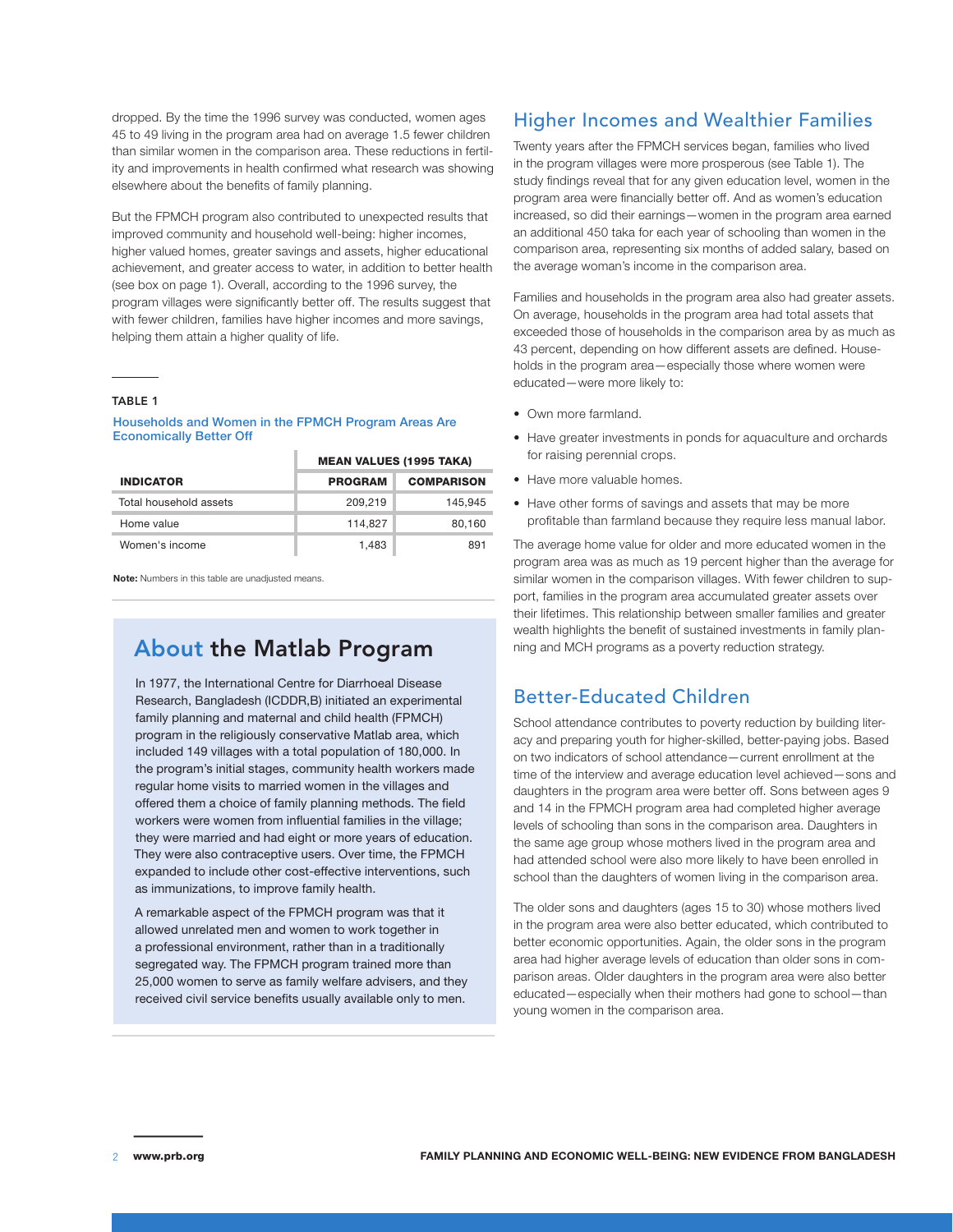The launch of the FPMCH program coincided with the government of Bangladesh implementing policies that supported education for girls. Prior to that time, boys consistently received more schooling than girls. Nevertheless, the sons and daughters of women in the program area benefited more from additional educational opportunities than the children of women in the comparison area. Although education was not part of the FPMCH program, the fact that families in the program area were economically more secure may also have led to better educational opportunities for both girls and boys.

#### Improved Access to Water

An additional benefit of the long-term presence of the FPMCH program was that, by 1996, households in that area had invested in making well-water more accessible. Table 2 indicates that water for both drinking and cleaning was more available at households in the program area. With water being easier and more convenient to collect, women and children in those households did not have to carry it from rivers or other distant sources. It also meant that with fewer children to care for and better access to water, women in the program area could spend their time on activities that improved their families' well-being—earning higher incomes, obtaining and preparing better food, and improving family health.

# Better Health for Women

In addition to the economic benefits, the FPMCH program contributed to better health for women and children. The prosperity of families in the program area translated into women having better nutritional status (see Table 3). On average, women in the program area weighed 1 kilogram more, but in some age groups the increase was as high as 2.4 kilograms (more than 5 pounds). Women in the program area also had higher average body mass index (BMI), with the greatest increase among women ages 45 to 50.<sup>6</sup> The increase in weight and BMI may reflect households in the program area having more income to purchase food that benefited the entire family. The higher BMI places women above a threshold where the risk of dying may be decreased by as much as 20 percent, and it may also contribute to these women being more economically productive.

Other health improvements for women, such as increased use of antenatal care and greater coverage of tetanus immunization among pregnant women, were also greater in the program area. In addition, because women in the FPMCH area had fewer pregnancies and births, they also had a lower risk of pregnancy-related death and disability than women in the comparison villages.

# Saving Children's Lives

The FPMCH program included interventions to reduce child mortality. Overall, child mortality rates (deaths before age 5) declined by 20 percent or more.

Two key interventions contributed to the improvements in child survival: birth spacing and immunizations. One of the successes of the FPMCH program was that it increased the spacing between the second and third births, contributing to lower rates of infant and child death and better overall child health. For women in the program area, the timing between the second and third births was extended by at least eight months due to family planning use. Although the program had little effect on the timing of the first or second birth, it enabled women to adopt family planning to space the third and subsequent births and to avoid later, unplanned pregnancies.

Immunizations also played an important role in reducing child mortality. In the FPMCH program area, children were significantly more likely to be immunized against polio, measles, and diphtheria/tetanus/ pertussis than children in the control area. The size of the differences shown in Table 3 highlights the benefits that integrated family planning and MCH programs can achieve when incorporated into outreach programs.

### The Success in Matlab

Long-term investments in comprehensive family planning and MCH services contribute to many economic and health benefits for women and their families. The Matlab experience shows that when a range of family planning methods are easy to obtain, many poor women choose to have fewer children, and with smaller families, they are able

#### TARIF<sub>2</sub>

#### Households in the FPMCH Program Area Have Better Access to Drinking and Cleaning Water

|                  | <b>PERCENTAGE</b> |                   |
|------------------|-------------------|-------------------|
| <b>INDICATOR</b> | <b>PROGRAM</b>    | <b>COMPARISON</b> |
| Drinking water   | 63                | 55                |
| Cleaning water   | 53                | 43                |

**Note:** Numbers in this table are unadjusted means.

#### Table 3

#### Women and Children in the FPMCH Program Are Healthier

|                              | <b>MEAN VALUES</b> |                   |
|------------------------------|--------------------|-------------------|
| <b>INDICATOR</b>             | <b>PROGRAM</b>     | <b>COMPARISON</b> |
| Weight                       | 41.9 kg            | 40.9 kg           |
| Body mass index              | 19.0               | 18.4              |
| Tetanus toxoid injection (%) | 21                 | 13                |
| Measles vaccination (%)      | 80                 | 45                |
| DPT vaccination (%)          | 90                 | 56                |
| Polio vaccination (%)        | 93                 | 61                |

**Note:** Numbers in this table are unadjusted means.